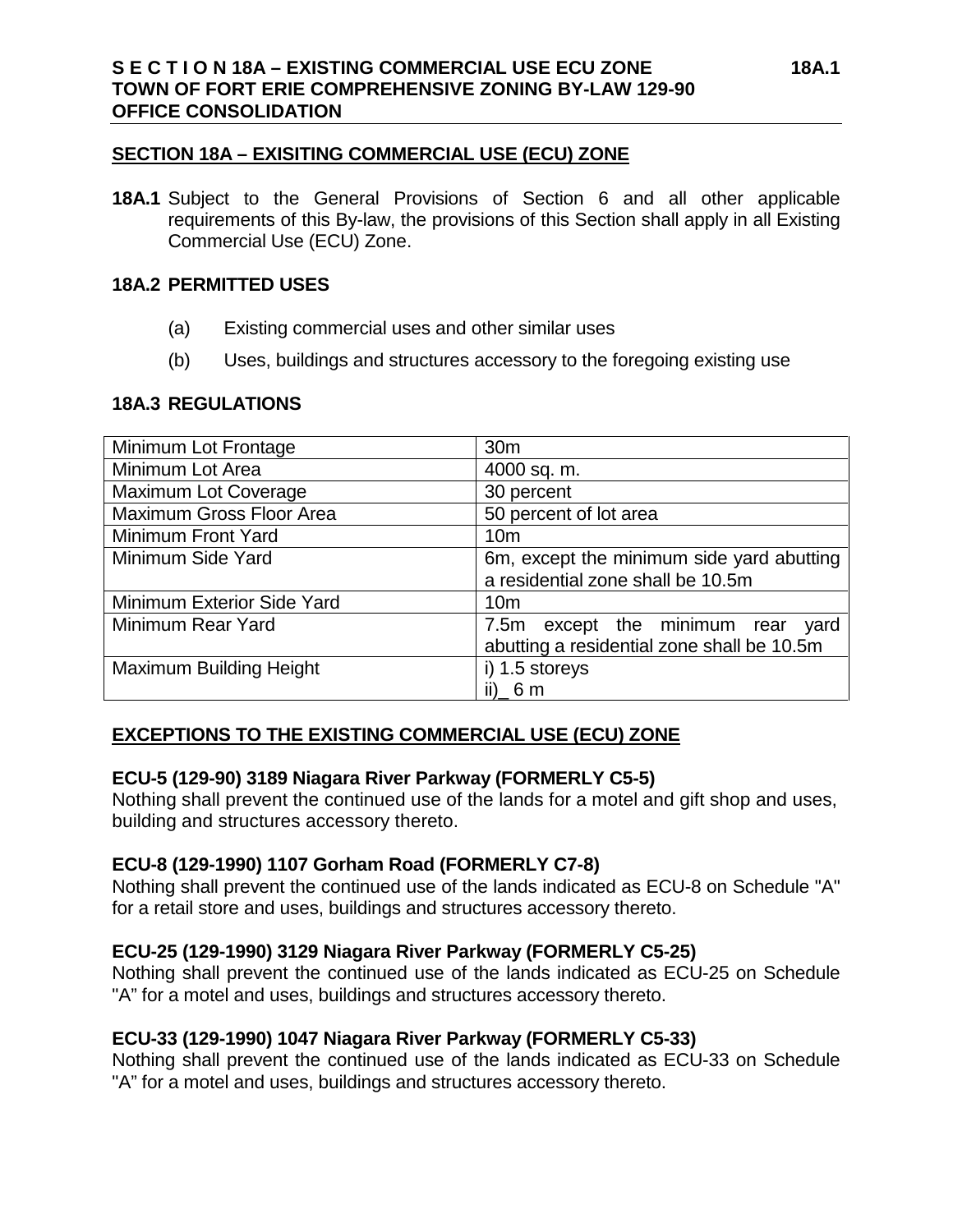## **ECU-137 (127-1995) 1057 Ridge Road (FORMERLY C3-137)**

These lands are zoned "Existing Commercial Use ECU-137 Zone" and all of the that relate to lands zoned "Existing Commercial Use ECU Zone" by this by-law shall apply to those lands zoned "Existing Commercial Use ECU-137 Zone" except that in addition to the permitted uses set out in Subsection 18A.2, these lands may also be used as a gaming premises with not more than eight (8) gaming tables."

## **ECU-280 (129-1990) Erie Road, north side, east of Point Abino Road (FORMERLY C5-280)**

Nothing shall prevent the continued use of the lands indicated as C5-280 on Schedule "A" for the storage of boats and uses, buildings and structures accessory thereto.

#### **Parcel 1 :"ECU-498(H) (26-2014) - Rosehill Auction – 1746 Garrison Road**

These lands are zoned "Existing Commercial Use" Holding ECU-498(H) Zone, and all of the provisions of By-law 129-90 as amended that relate to lands zoned "Existing Commercial Use ECU Zone" by this by-law shall apply to those lands zoned "Existing Commercial Use ECU-498(H) Zone" on the attached Appendix "1" subject to the following special provisions:

- a) These lands may be used for refurbishment, repair and servicing of goods and retail sales.
- b) "Goods" are defined as electronics, toys, tools, house furnishings, white goods and lawn and garden items.
- c) A maximum lot coverage of not more than 45%.
- d) A minimum front yard setback of not less than 8.9 metres.
- e) A minimum exterior side yard setback of not less than 1.5 metres abutting Garrison Road and 1.8 metres abutting Pound Avenue.
- f) A minimum rear yard setback of 0 metres.
- g) That no outside storage of goods, materials, waste materials, finished or unfinished products, equipment or parts shall be placed, kept or allowed on the site.
- h) Notwithstanding the requirements of Loading Space Regulation 6.12(e), loading spaces will be permitted not less than 4.0 metres from the northerly property line.
- i) Notwithstanding the requirements of Schedule D parking spaces on the west side of the building shall have a minimum aisle width of 3.0 metres.